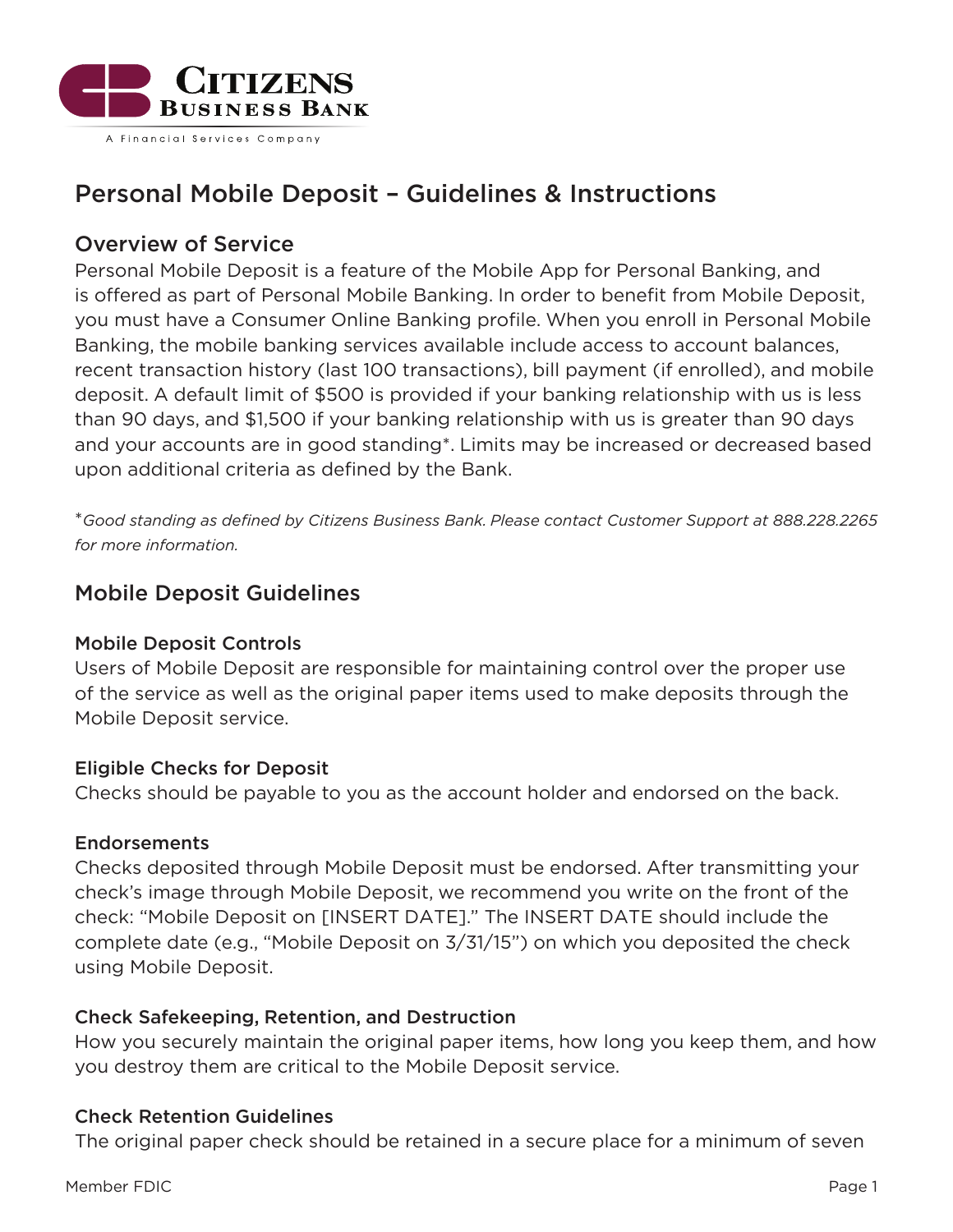(7) but no more than fourteen (14) calendar days after the check has been transmitted to the Bank. This retention period provides sufficient time if there is an issue with image quality or the original item is required for any other reason. After the retention period, the original paper items should be destroyed to ensure they are not accidentally deposited again.

# Check Destruction Guidelines

As a Mobile Deposit user, you are required to securely and irretrievably destroy original paper items after the retention period. Do not leave deposited items lying around, and do not put them in trash or recycle containers unless they have been shredded first.

# Citizens Business Bank Mobile Deposit Terms & Conditions

Mobile Deposit Terms & Conditions are included in your Personal Mobile Banking Terms & Conditions you accept when enrolling in Personal Mobile Banking. To review these Terms & Conditions at any time, simply open the Terms & Conditions link in Personal Mobile Banking.

# Personal Mobile Deposit Instructions

With Personal Mobile Deposit, you can make a mobile check deposit directly into your eligible checking or savings account using the Citizens Business Bank Mobile App for Personal Banking for Apple® and Android® mobile devices.

You'll need three things to get started:

- An eligible Citizens Business Bank Personal checking or savings account
- Your Apple® or Android® mobile device
- The Mobile App for Personal Banking

Mobile Deposit is available from the main menu of the Mobile App for Personal Banking. To download the Mobile App, visit the Apple® or Android® app store from your mobile device and search for "Citizens Business Bank Mobile."

# Launching Mobile Deposit

Select the Mobile Deposit icon from the main menu in Personal Mobile Banking and choose New Deposit.

# Deposit Process

Once you've selected New Deposit, enter your deposit details.